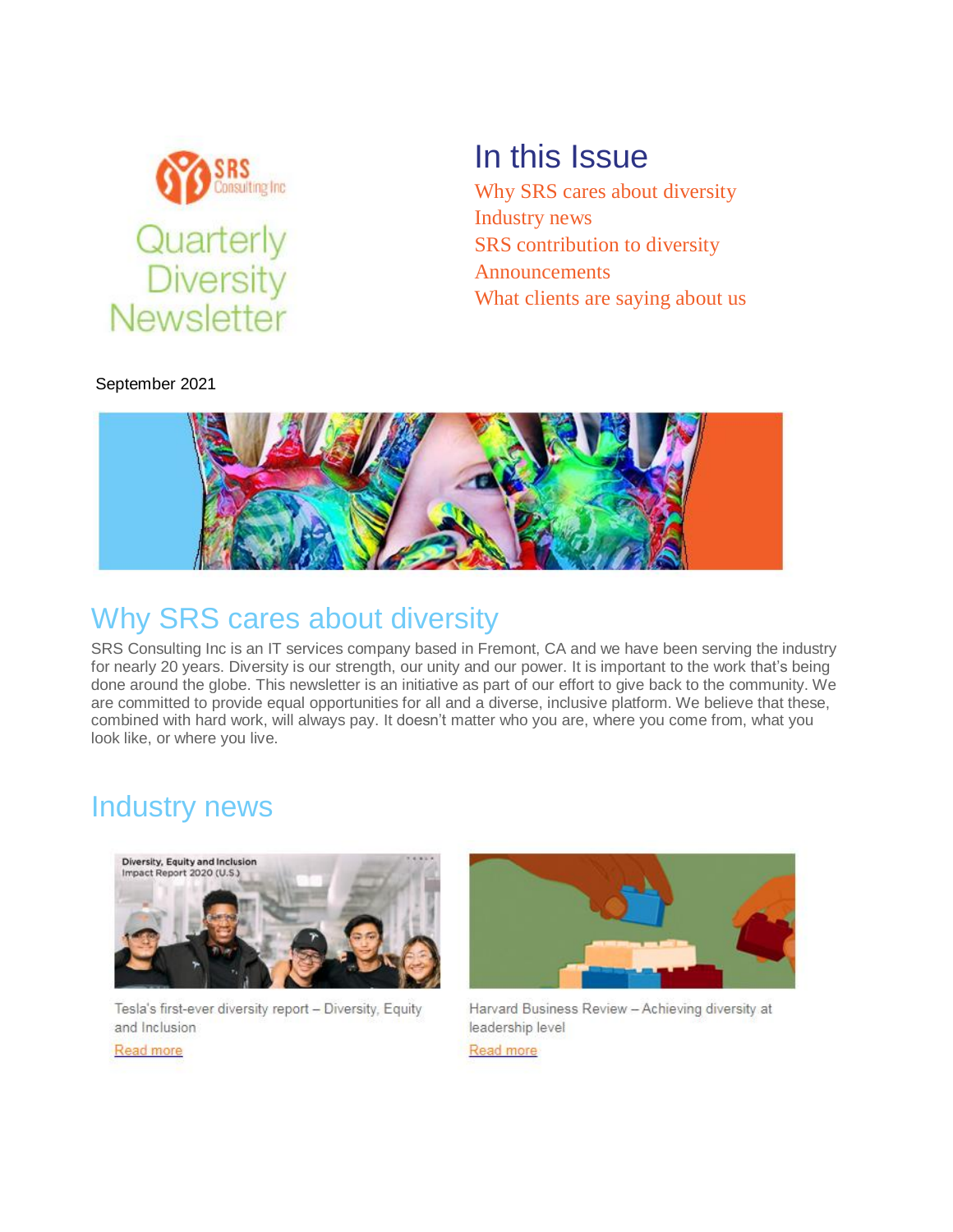### SRS contribution to diversity





We were very proud to make a financial donation to The Honor





workforce to inspire and educate. Contact us for more info

Our Mentoring program is designed to facilitate a connection between executives and young professionals in transition or planning to join the

Thanks to the introduction of SRS Consulting, Cisco participated in the Black Virtual Career Fair in May 2021 for theX first time. As a proud Platinum Sponsor at the BCVF, SRS was not only able to meet and interview hundreds of deserving candidates at the fair, we also were able to draw from this experienced talent base as we hire for a multitude of positions within the Customer Experience organization. Cisco thanked the Black Virtual Career Fair and SRS Consulting for their professional and successful approach to hiring during a pandemic and will be looking forward to future partnerships.

Contact us for more info